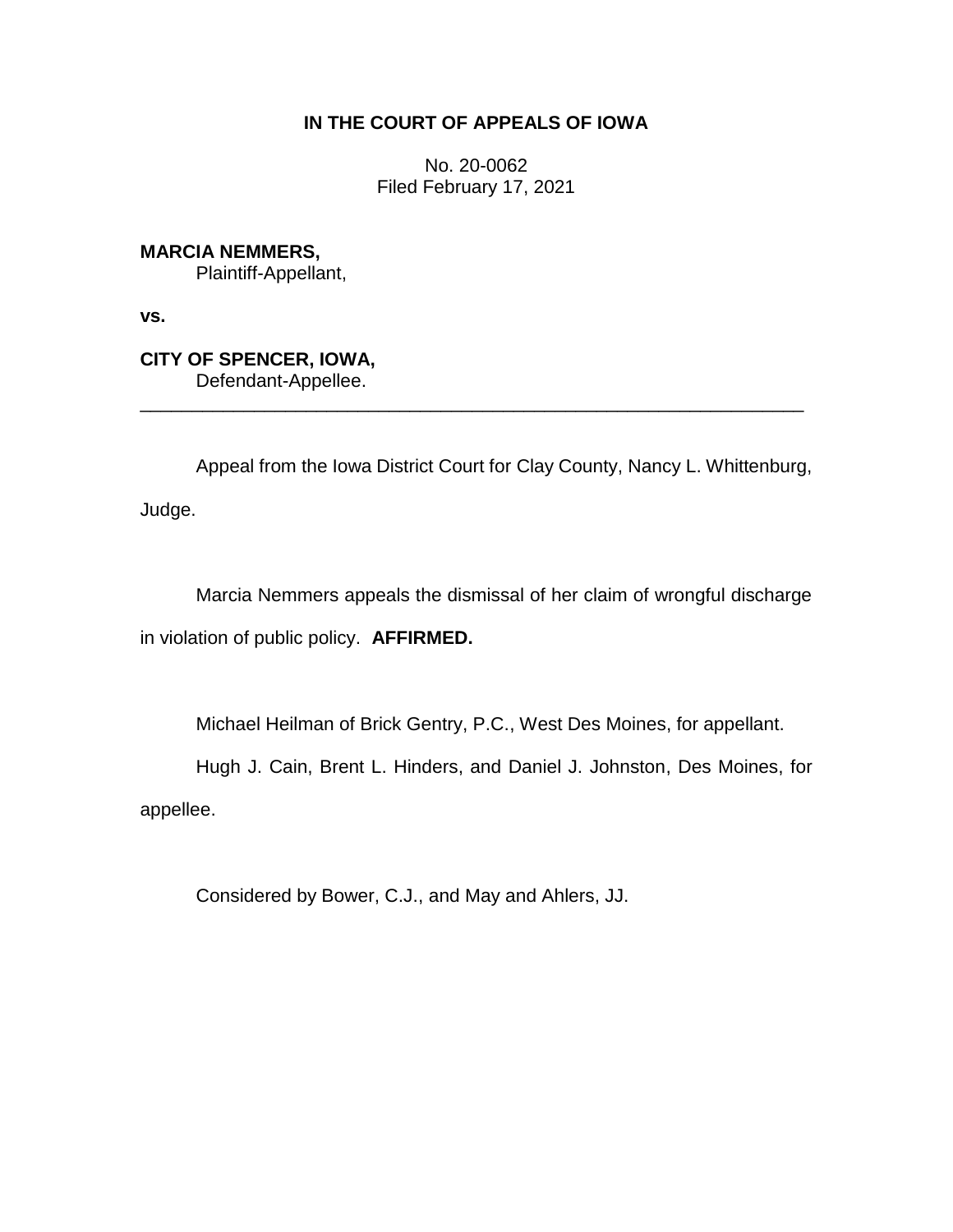**AHLERS, Judge.**

Marcia Nemmers filed a petition claiming the City of Spencer (City) wrongfully discharged her in violation of public policy. In Nemmers's petition, she asserted she reported the City discriminated against her based on age on April 22, 2016. The City then terminated Nemmers's employment with the City on November 6, 2017. The City filed a motion to dismiss, asserting Iowa Code chapter 216 (2017), the Iowa Civil Rights Act (ICRA), preempted Nemmers's wrongful-discharge claim. The district court agreed with the City and dismissed Nemmers's petition. Nemmers appeals.

"We review district court rulings on motions to dismiss for failure to state a claim upon which any relief may be granted for correction of errors at law." *Young v. HealthPort Techs., Inc.*, 877 N.W.2d 124, 127 (Iowa 2016). "We will sustain a motion to dismiss only if the petition on its face shows no right of recovery under any state of facts." *Tate v. Derifield*, 510 N.W.2d 885, 888 (Iowa 1994).

The ICRA "preempts an employee's claim that the discharge was in violation of public policy when the claim is premised on discriminatory acts." *Borschel v. City of Perry*, 512 N.W.2d 565, 567–68 (Iowa 1994); *see also Ferguson v. Exide Techs., Inc.*, 936 N.W.2d 429, 435 (Iowa 2019) ("[W]hen a civil cause of action is provided by the legislature in the same statute that creates the public policy to be enforced, the civil cause of action is the exclusive remedy for violation of that statute."). Under this precedent, the ICRA would clearly preempt a wrongful-discharge claim based on age discrimination. *See* Iowa Code § 216.5(1)(a) (defining discriminatory acts to include discharging an employee on the basis of age); *id.* §§ 216.15–.17 (setting forth the procedure for pursuing a